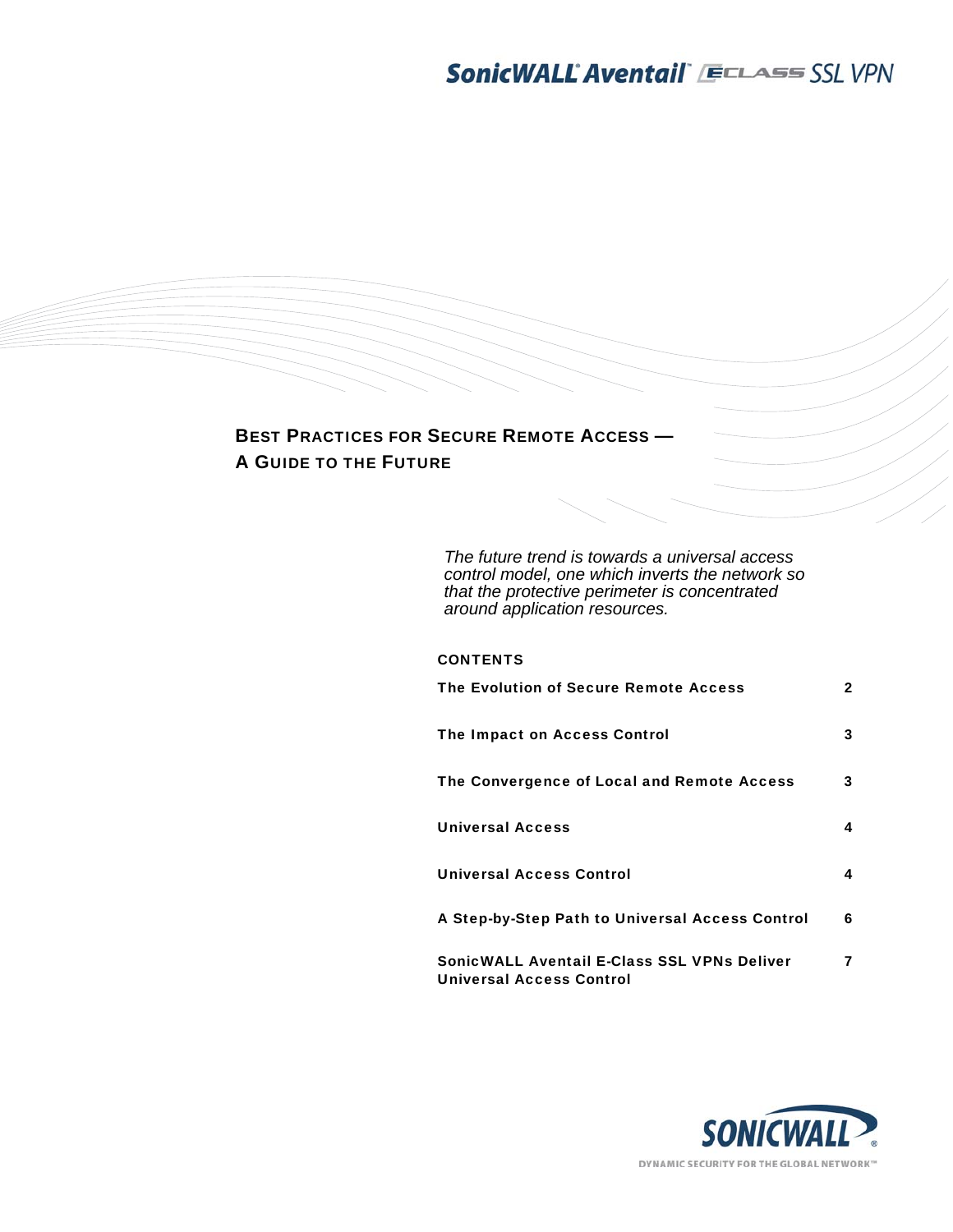### **Executive Summary**

**Significant changes in mobile technology and global business practices have spurred an evolution of both local and remote access. With more people working from more locations using more devices than ever before, attempts at providing access while still protecting network resources have become more difficult and expensive. Now, local user access must be as tightly secured as if they were remote and remote user access must be as simple and comprehensive as if they were local. Today, all users are potentially remote and all endpoints potentially unsafe. But users will demand access to business resources from any location. The future trend is towards a universal access control model, one which inverts the network so that the protective perimeter is concentrated around application resources. Your focus shifts to securing communications between all users and business-critical applications. SonicWALL® Aventail® E-Class Secure Remote Access (SRA) technology provides you with the solutions you need to establish universal access control today.** 

### The Evolution of Secure Remote Access

Remote access technology has evolved dramatically over the past decade. New mobile devices and business solutions, offered in new combinations—that weren't even on the radar for enterprise IT a few years ago—are announced in the industry nearly every day. Broadband access to the Internet has become an expected standard, at work, at home and everywhere in between. Traditional desktop PCs are being replaced by laptops, PDAs and smartphones, all mobilized with sophisticated wireless and cellular connectivity. The rise in VoIP has turned phone calls into data resources and transformed telephony into yet another network access methodology.

This fundamental technological shift has sparked a remote access revolution across the enterprise, reflected in a sharp increase in teleworker use cases worldwide. Partners, vendors and consultants play an increasingly vital a role in daily operations. Increasingly, traditional network boundaries are disappearing. "The office" no longer has anything to do with any specific physical location:

Executives expect full access to the same application and file resources whether their laptop is at headquarters or in a hotel suite on the other side of the world.

Accountants require secure access to financials on a remote data site mainframe from satellite field offices via the Internet.

### **Fundamental Changes in Remote Access**

- **Increased teleworking**
- **Proliferation of mobile devices**
- **Ubiquity of broadband**
- **Rise in IP telephony**

Sales teams now take their virtual office on the road with them using a host of mobile small form factor devices and also demands access to corporate resources from public kiosks at multiple hotels, airports and convention centers.

Business partners, vendors and consultants, often collaborating in cross-functional teams, require access to "internal" enterprise resources across the extranet from endpoint locations behind their "external" firewalls.

Remote teleworkers in all business capacities connect to business applications and files via WiFi hotspots at their home or neighborhood cafes.

Increased access can mean increased productivity, since work can now be conducted from field offices and home offices, partner sites and manufacturing sites. However, attempts at providing wider access while still protecting network resources have often proven more difficult and expensive.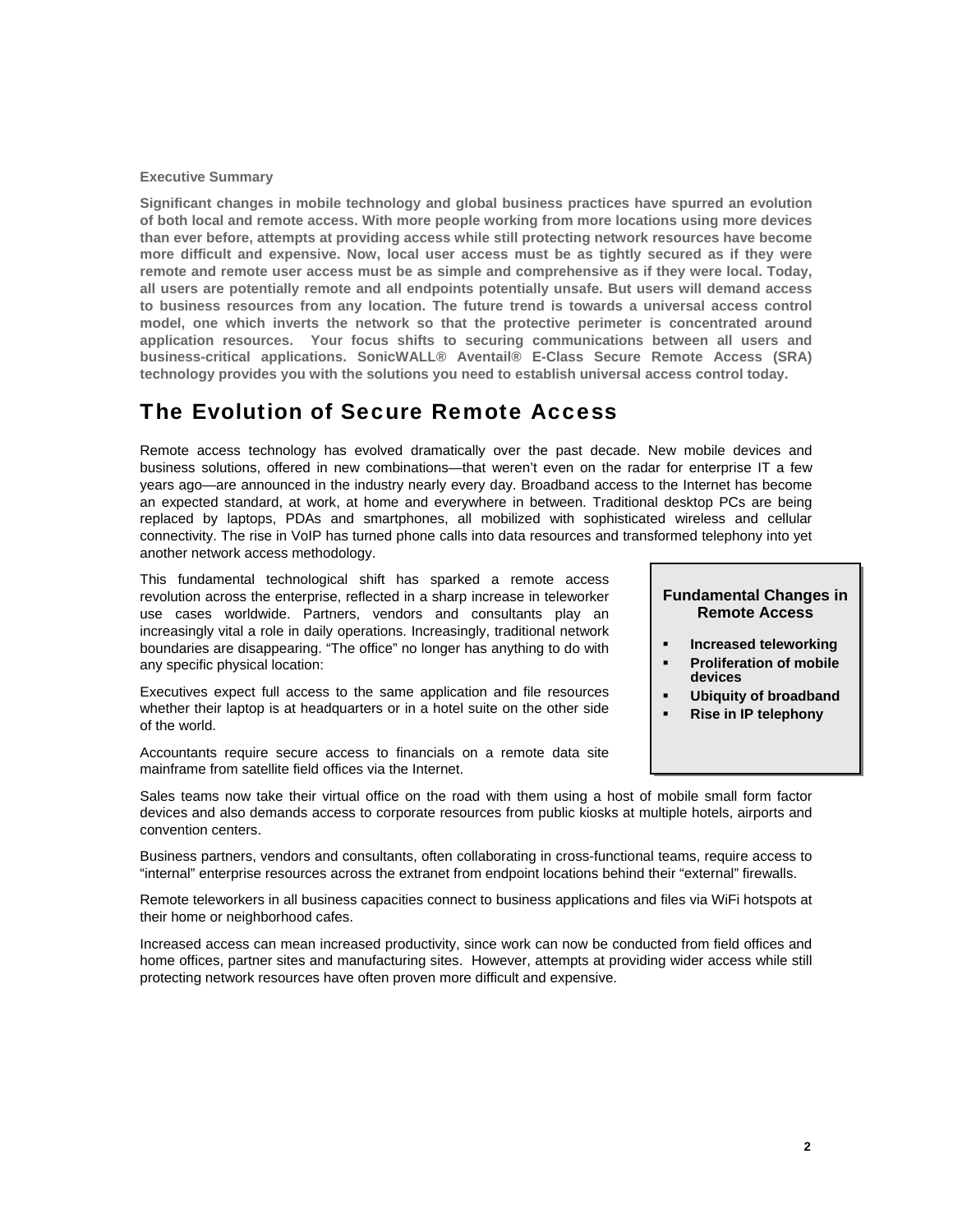## The Impact on Access Control

Mobile trends in technology and business operations have accelerated the replacement of traditional network nodes from IT-managed hard-cabled desktops to wireless laptops and mobile devices. Even when these devices are issued by IT, It is increasingly hard for IT to control what users do with access devices and to limit ways in which users expose these devices to threats that can impact the security of enterprise resources.

For example, an end-user might use the same mobile computing device at home as in the office, use a personally-owned device for business purposes, or use a corporate-owned device for personal purposes.

# The Convergence of Local and Remote Access

In many ways, local access is now treated more like remote access and vice versa. Local user access must be as tightly secured as if they were remote and remote user access must be as simple and comprehensive as if they were local. Policy can dictate that instead of gaining network-wide access, local users are restricted to only authorized resources. However, policy can also widen access for remote users to a broader set of collaborative business tools.

As more types of users work from multiple locations, demand for remote access is on the rise, while demand for local-only access has fallen off. Hard-wired LAN access is being outmoded by ubiquitous high-speed connectivity over wireless networks and the Internet. Data centers are becoming virtualized, providing fluid access to resources from anywhere. Today, IT must assume that all users are potentially remote and that all endpoints are potentially unsafe. But IT must also assume that your users will demand full access to all their business resources from any location using whatever device they have at hand.

With the convergence of local/remote access, rather than striving for a secure network, IT should focus on establishing secure communications to network resources. The traditional network perimeter must be tightly concentrated into a resource perimeter around the back office systems of the application data center. In effect, enterprise IT data centers will increasingly resemble e-commerce innovators like Amazon and eBay, providing Internet-based, globally-accessible services. Local/remote access evolves into universal access.

# Universal Access

With universal access, the access playing field is leveled. No user, device or location is trusted implicitly and the focal point becomes the information resources: applications, data and services. Additionally, universal access expands the playing field. All users, devices and network technologies are potentially welcome, and all resources must be potentially available with ease from any endpoint device or location. However, while universal access to any resource must be potentially available, it does not mean it should be universally allowed. IT needs a strategy to establish and maintain universal access control.

# Universal Access Control

As laptops and other mobile devices move in and out of an increasingly fluid perimeter, the traditional network cannot be fully protected by IT. The most dangerous attacks on your network may actually come from local rather than remote users. IT managers must now assume that any user and device is a potential risk point, whether the user is gaining access remotely or plugged directly into the LAN. The increasing difficulty of managing end-users and their remote endpoint devices has increased costs for IT. Infrastructure costs have sharply escalated in attempts to harden an increasingly-fluid network perimeter.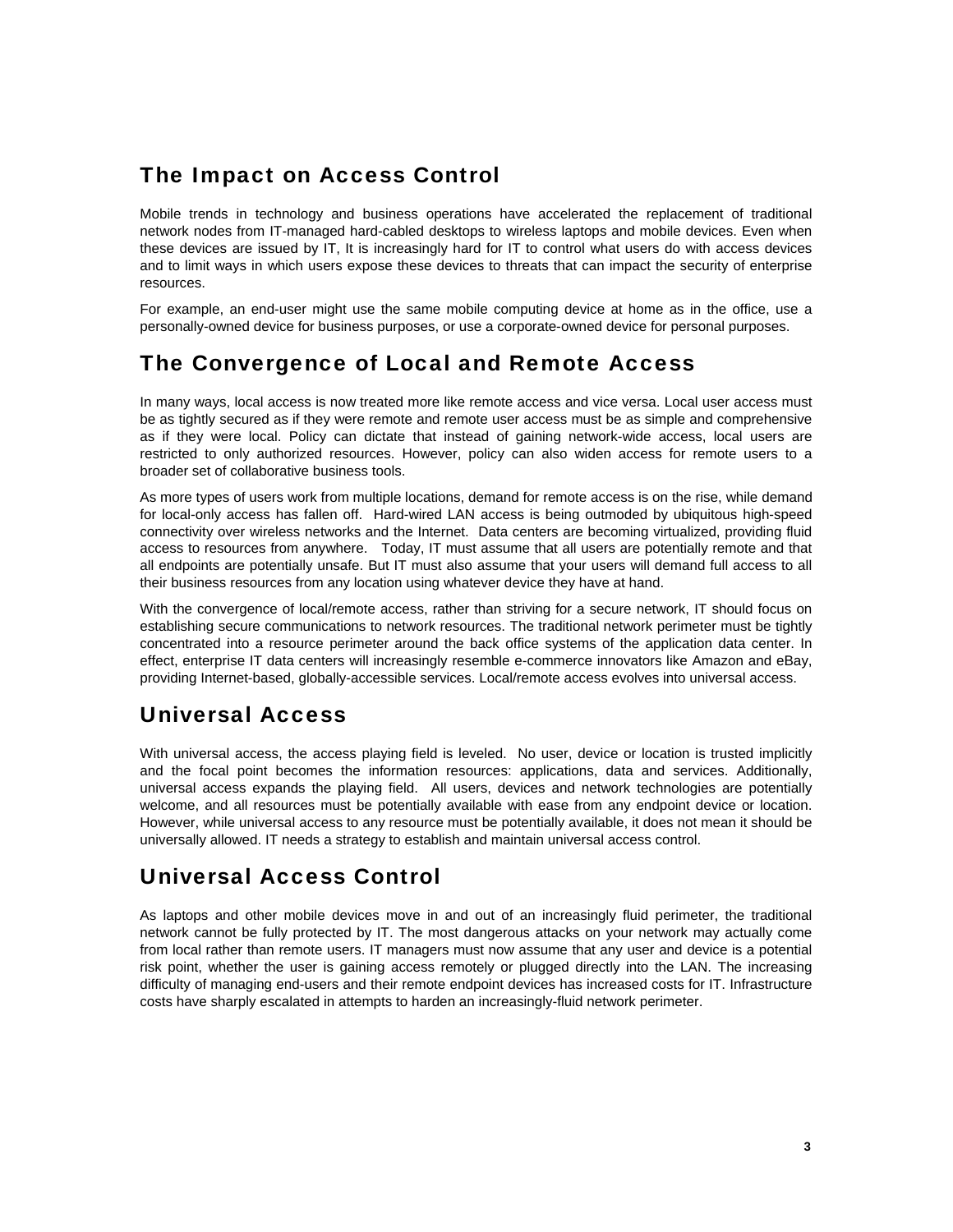#### **The Evolution of Access**



To increase mobile workforce productivity, organizations want to increase access to resources, while not increasing costs or complexity. To meet this goal, organizations need to consider increases in scale of deployments, application diversity and security demands. The scale and complexity of deployments is increasing, driving up costs of managing and maintaining traditional "fat client" remote access solutions. IT needs solutions that scale to existing infrastructure and systems, while maintaining performance. Application resources such as Web and client/server applications are becoming increasingly diverse and complex to use and manage remotely. And in order to mitigate risk, security must be tightened using universal access control.

To successfully establish universal access control, enterprises should re-examine how they view network security. Today, all users are potentially remote, all endpoints potentially unsafe and the underlying network is inherently insecure. Therefore, in order to manage and secure communications across the enterprise, three fundamental questions must be answered:

- Who is the user?
- **What is on the endpoint device?**
- **What resources are being accessed?**

To establish universal access control, every user should be authenticated; every endpoint system should be interrogated to determine its identity and state of integrity; and only then should users be provided appropriate, policy-based access to resources. IT needs to make a comprehensive evaluation of the state of the endpoint device in order to implement a policy decision (e.g., based upon whether the user is authorized to use the particular device, or whether the device contains a valid device certificate or current anti-virus signature file) and classify the device accordingly. IT also needs to be able to correlate authenticated users with the resources which they are authorized to access according to security policy. And IT needs to unequivocally discern proof of the user's identity, using a strong authentication method.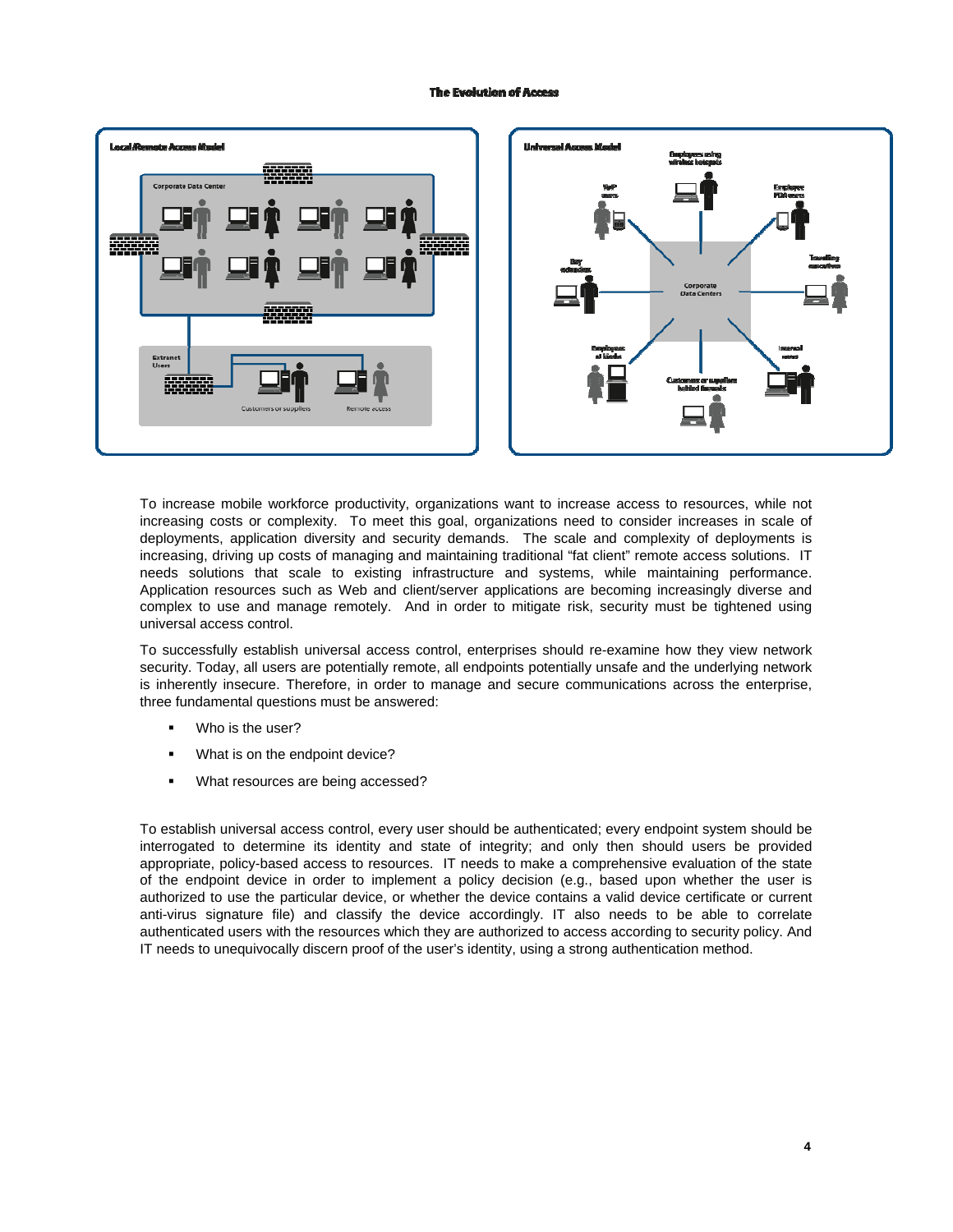

### The Path to Universal Access Control

### A Step-by-Step Path to Universal Access Control

Instead of merely reacting to external trends, IT needs to provide leadership in directing the course of universal access control. IT managers should consider a strategic, phased approach to easing their organization's transition to universal access control. There are many areas in which IT can take incremental steps focused on immediate solutions for specific business and technology pain points, such as:

- **Remote Access:** Increase productivity by providing all employees with anywhere access that is easy to use and deploy.
- **Extranet Access:** Open access to partner to increase collaboration, yet do it in such away that access control and security is not compromised.
- **Mobility:** Mobile devices are increasingly functional for voice and data, requiring policy-based access control for IT-managed and non-managed mobile devices.
- **Securing Wireless Networks:** Secure users on the wireless network as tightly as remote users because of the concerns over who has access to the wireless network.
- **Enforcing Policy:** Collaboration and compliance is encouraging granular access controls, yet IT struggles to enforce policy across disparate points of entry.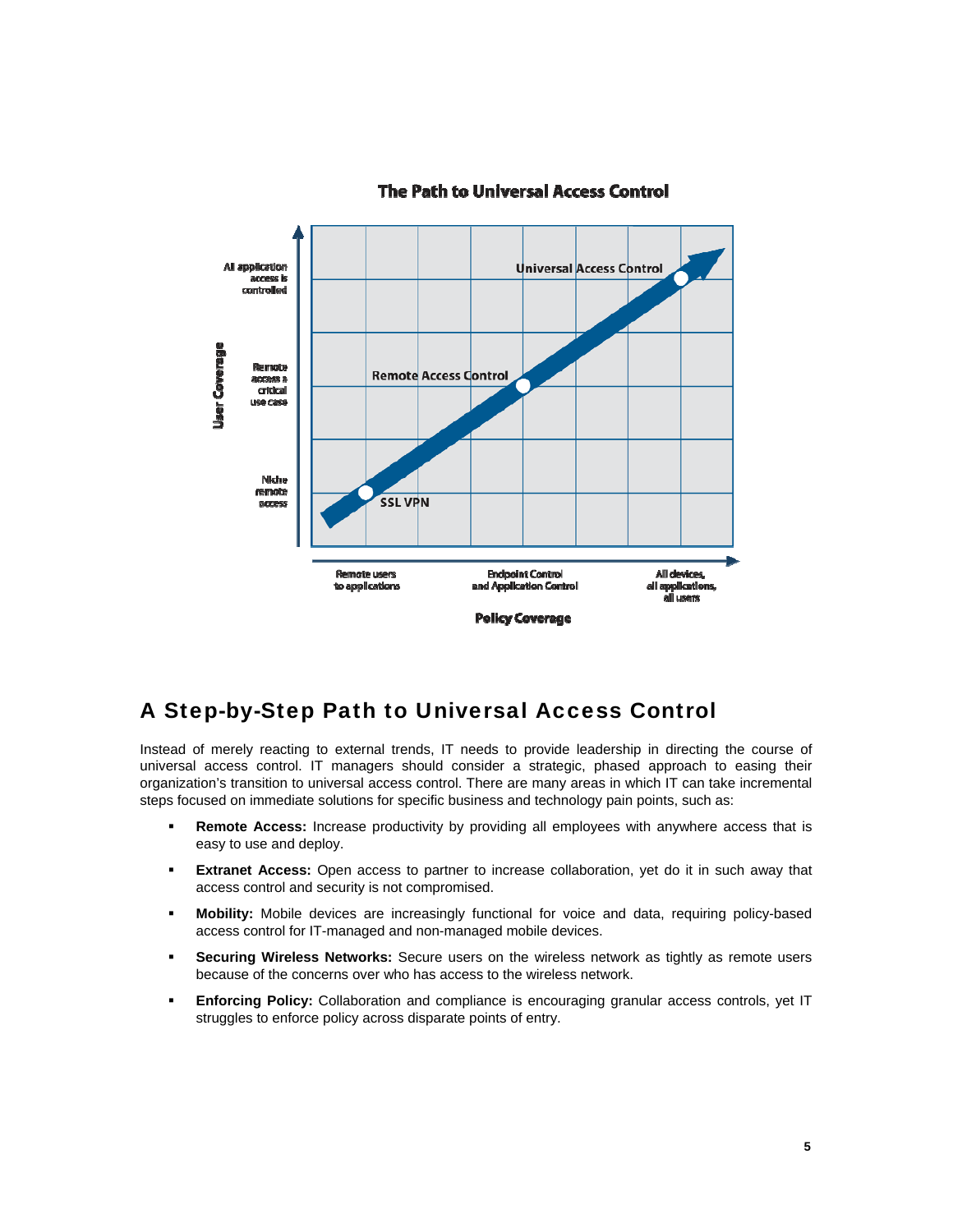- **Disaster Recovery:** During a business disruption, demand for access from remote locations could instantly spike to include the majority of your workforce.
- **Network Access Control (NAC):** NAC is positioned around host integrity checking and network access, yet many organizations want to extend that to cover application access control as well.

This staged approach can bring immediate and ongoing results without making a significant impact on budget and resources. For instance, a first step might invert the internal wired office network by replacing it with a wireless network secured via an SSL VPN appliance. This would unchain end-users from their desks and provide them with flexible access to application tools from other offices and conference rooms located within the corporate wireless campus, thereby promoting collaboration and increased productivity.

A second step could extend secure remote access via the Internet to employees at home or on the road, or to authorized business partners. A third step might apply standardized remote access as the foundation for a remedial disaster recovery strategy in case workers are forced to work away from the office during an emergency. Step four might standardize remote access policy for all mobile devices. Step five might incorporate SSL VPN access policy and endpoint controls into broader enterprise network access control (NAC) initiatives. With each step, the organization moves closer to it's goal of providing universal access with universal control.

### SonicWALL Aventail E-Class Secure Remote Access Appliances Deliver Universal Access Control

At the heart of managing this new reference architecture is the secure remote access control provided by SSL VPN technology. SonicWALL Aventail E-Class Secure Remote Access Appliances (SRAs) deliver bestof-breed SSL VPN to the most resources from the most endpoint locations. Consistently recognized by leading independent research analyst firms as a leader in the SSL VPN industry, SonicWALL Aventail E-Class SRA solutions are the easiest-to-use and easiest-to-manage solution for universal access control.

### **SonicWALL Aventail E-Class Secure Remote Access**

Detect what is on the endpoint device. SonicWALL Aventail Endpoint Control™ lets IT enforce granular access control rules based upon the trust of the user and the user's endpoint environment, as well as certificate-based watermarking of mobile devices.

Protect resources being accessed. SonicWALL Aventail Unified Policy™ provides granular access control based upon user identity and device integrity. Aventail Unified Policy centralizes control of all users, groups, resources and devices, allowing administrators to quickly set a single policy across all objects

Connect users securely and easily to applications on any device. SonicWALL Aventail Smart Access™ delivers a seamless common user experience across a wide range of applications and platforms—including Windows®, Windows Mobile, Apple Macintosh®, iPhone®, iPad™ and Linux®—from managed or unmanaged devices, over a single gateway. Appropriate security is automatically selected based upon centralized resource policy, user authorization and the integrity of the endpoint.